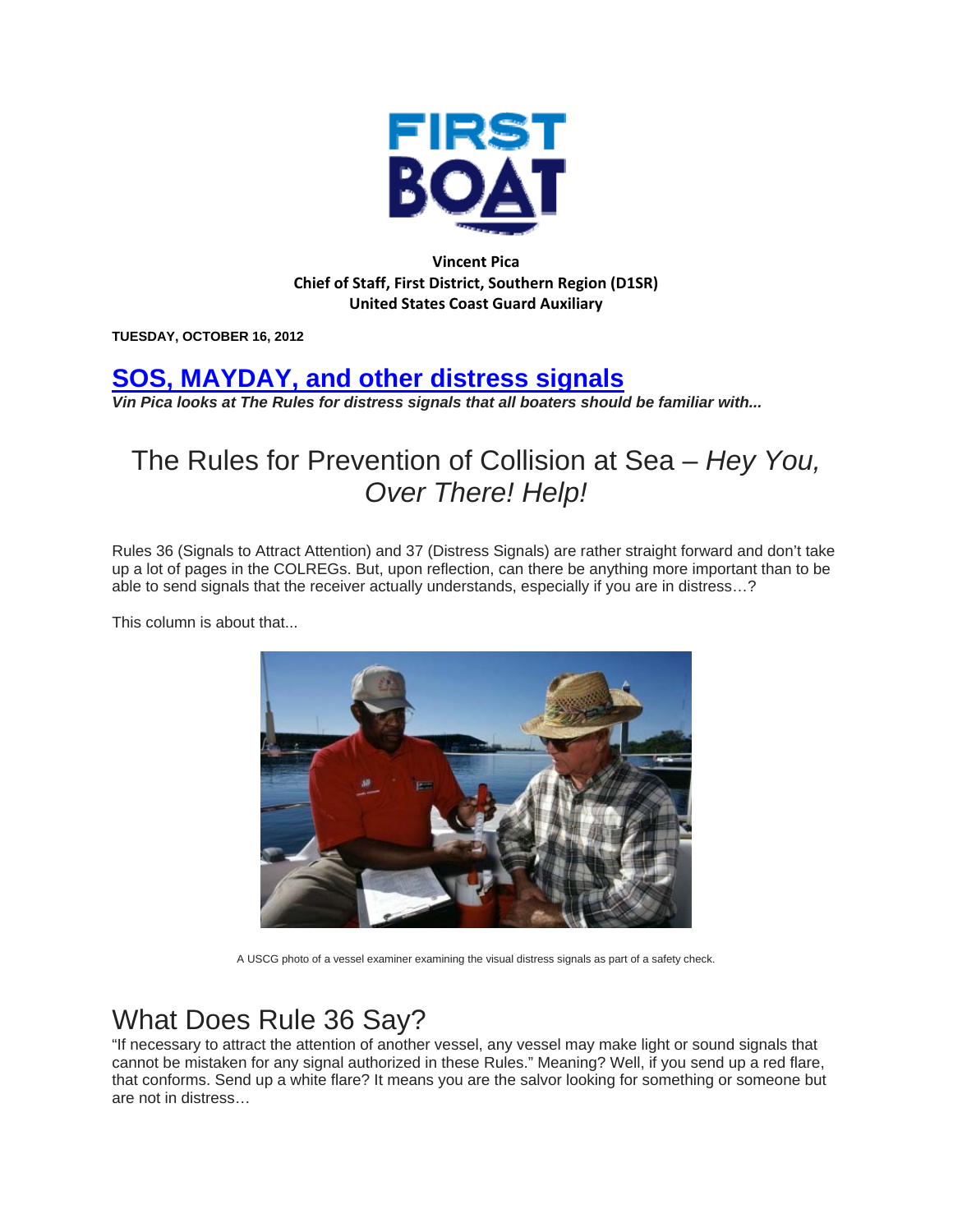Further, it goes on. "Any light to attract the attention of another vessel shall be such that it cannot be mistaken for any aid to navigation. For the purpose of this rule use of high intensity intermittent or revolving lights, such as strobe lights, shall be avoided." Of note, the strobe prohibition doesn't apply to the Inland Rules (inside the Demarcation Line, which means inside our bays and creeks.) Meaning? Don't use a red or green light as a way to attract attention. Even if you are waving it back and forth, at any distance you will look like a lighted buoy bobbing in the waves. And if you are going to use a strobe, stay away from yellow colored lights. You might be mistaken for a submarine surfacing…

How about pointing a searchlight at another boat or some shore facility and holding your cap over it  $-$  dot, dot, dot, dash, dash, dash, dot, dot, dot…? I've done it with a small flash light – and a USCG patrol came alongside shortly thereafter to rescue me from a wind-blown dinghy. While making way, one of my oars had broken in half... I was now good at rowing in a circle but not much else and getting blown further and further away from shore. I certainly wasn't going to leave the dinghy (night time or otherwise, my motto is "you may leave your vessel in distress when she has sunk to the bottom beneath you.") So, fishing my flash light out of my pocket (never get on a boat without a flash light and a knife in your possession), I started flashing "S-O-S"… and it worked…

## What Does Rule 37 Say?

"When a vessel is in distress and requires assistance, she shall use or exhibit the signals in Annex IV to these Regulations." Printed here for your convenience!

Distress signals include:

(a) "SOS" (...---...) signal made by any audible or visual means;

(b) International Code Flags: "NC" (a blue/white checkerboard flag above a blue-white-red-white- blue horizontally striped flag);

(c) Hoisting any square flag with a ball (or anything resembling a ball) above or below it;

(d) Flames made visible (as burning oil barrel);

(e) A rocket parachute flare or hand held flare showing a red light;\*

(f) Rockets or shells, throwing red stars, fired one at a time over a short interval;

(g) Continuous sounding of any fog-signal device;

(h) Slowly and repeatedly raising and lowering arms outstretched to each side;

(i) Signals transmitted by emergency position-indicating radiobeacons (EPIRBs);

(j) A signal sent by radiotelephone consisting of the spoken word "MAYDAY";

(k) Radiotelephone alarm signal: generally sent over 2182 kHz and consisting of an alternating audio signal sounding something like a siren (BEEEEEE-DOOOOOO, BEEEEEE-DOOOOOO, etc.);

(l) A piece of orange-colored canvas with either a black square and circle or other appropriate symbol (for identification from the air);

(m) A dye marker of any color.

(n) Orange smoke emitted from distress flare.

(o) A gun or other explosive signal fired at intervals of about 1 minute.

(p) The radiotelegraph alarm signal.

(q) In Inland locations, a strobe light.

\* As noted above in the Rule 36 section, a red light or flare indicates distress versus a white light or flare which is used for illumination. Also, note that the upside down US flag is no longer a valid distress signal.

Of note, let's spend a minute on (h) above. Waving your arms across your body like a baseball umpire signaling "safe!" isn't a danger signal. Conversely, waving "hello" by waving your arms over your head is a danger signal – not a way to say hello to a passing USCG vessel. Tragically, a number of years ago that is exactly what happened. A USCG rescue vessel was dispatched to a may-day called for 2 swimmers who had come to grief off of the beach in East Quogue. As the USCG raced out of Shinnecock Inlet and